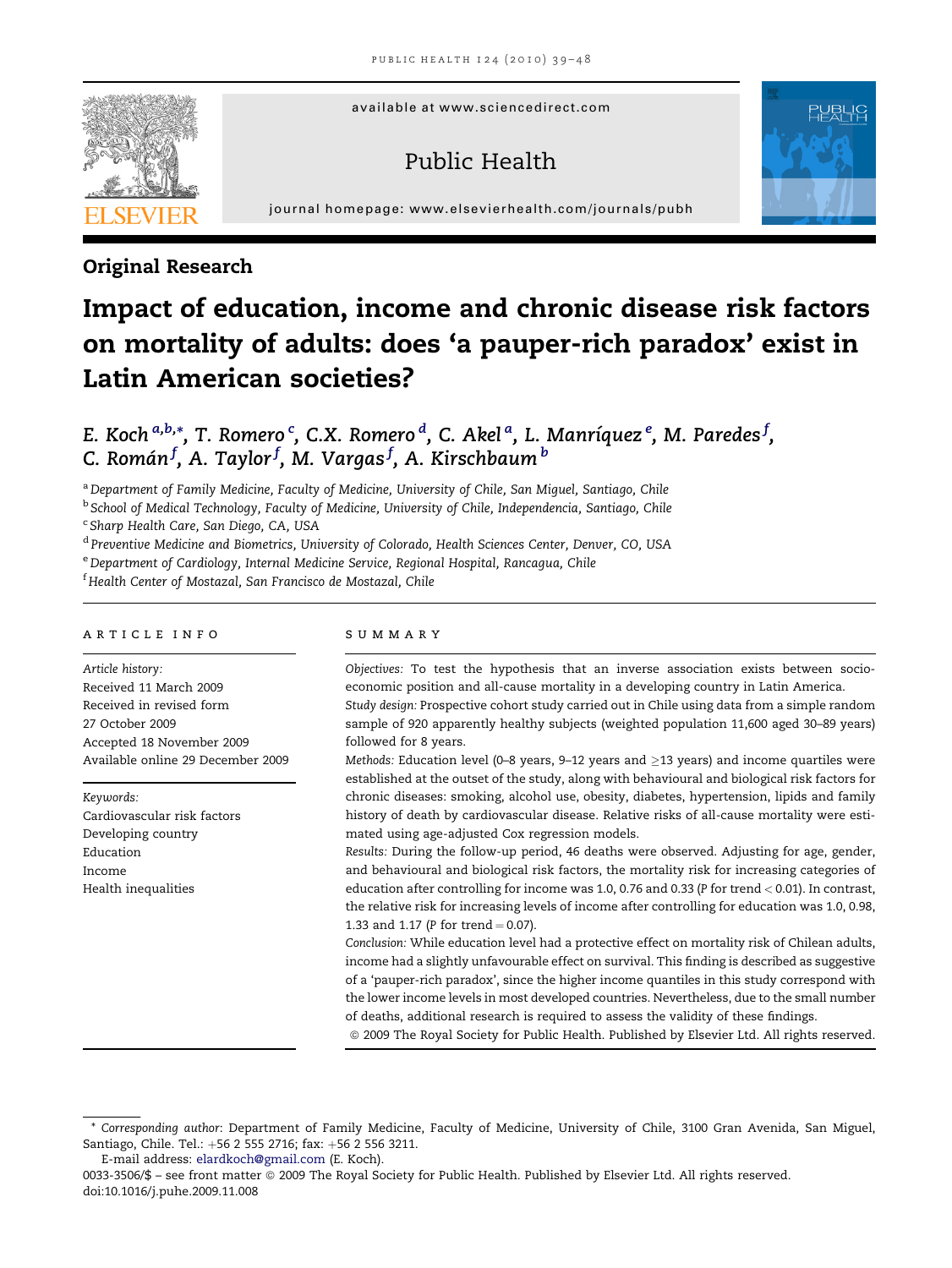#### Introduction

Education and income are important measures of socioeconomic position  $(SEP)^1$  $(SEP)^1$  that have demonstrated a significant impact on health and mortality through multiple studies in recent decades. $2-5$  The mechanisms involved in this relationship are not well understood, and the adjustment for traditional biological and behavioural risk factors does not completely explain the relationship between SEP and mortality.<sup>2,6-10</sup> The influence of the SEP determinants has focused the attention of investigators on issues of inequality and inequity affecting outcomes in health care worldwide[.11–14](#page-8-0) In addition, the level of education, considered as an early exposure measure, has been identified as a robust predictor for adult health and survival in several cohort studies.<sup>[1–3,5,6](#page-8-0)</sup> However, the general applicability of previous research on this subject has not been established, since most studies have included specific gender or ethnic groups in developed countries characterized by wealthier and more egalitarian societies. $4,15,16$  In addition, very few of these studies have been conducted prospectively in less affluent and more unequal societies, limiting their applicability to developing countries, especially in Latin America.

The present investigation (San Francisco Project, SFP) was conducted in Chile, a country in an advanced stage of economic, demographic and epidemiologic transition in Latin America.<sup>17-19</sup> In the last three decades, the average per-capita income has increased up to US\$5000, the fertility rate has dropped dramatically (from 4.4 to 1.8 average births per childbearing woman), the average life expectancy has reached 79 years, and cardiovascular diseases and cancer are the main causes of death in the adult population. However, despite sustained economic growth, Chile presents significant inequalities in the distribution of income, with a Gini coefficient of 0.57.<sup>20</sup> The Gini score can range from 0 to 1, with 0 corresponding to perfect equality and 1 corresponding to perfect inequality. While most developed European nations and Canada tend to have Gini indices between 0.24 and 0.36, the Gini coefficients of the USA and Mexico are above 0.40. South America is the most unequal region worldwide, with Gini indices above 0.50. Moreover, although the Chilean literacy rate has reached 96%, the average length of school attendance (8.5 years at present) is still lower than in developed countries.

The aim of this study was to test the hypothesis that an inverse association exists between SEP and all-cause mortality in a developing country after controlling for behavioural and biological chronic disease risk factors. Preliminary findings in the SFP cohort indicated that a low level of education was a strong predictor of all-cause mortality.[21](#page-8-0) However, in that study, education was only assessed utilizing a dichotomous variable; consequently, it was not possible to establish a dose–response gradient. In addition, income was never evaluated independently, but instead combined in a socio-economic rating scale with years of approved schooling. Therefore, the need to evaluate education and income separately became apparent. Finally, the higher income quartiles in Chile correspond to the lower income levels in most developed countries. These higher income groups constitute what is described in this study as the 'pauper rich'.

#### Methods

#### Population

The study was carried out in San Francisco de Mostazal, a town in the central region of Chile, 60 km south of Santiago. With a population of 21,896, 97.8% are Chilean-Hispanics (Spanish heritage with a variable indigenous component), with similar demographic features to the national average. $22$ Furthermore, this population presents a similar health risk profile with the participants of the National Health Survey<sup>[23](#page-8-0)</sup> ([Table S1](#page-8-0), available at [www.sciencedirect.com](http://www.sciencedirect.com)). San Francisco de Mostazal's main economic activity is the agrarian industry. The health centre (Consultorio Municipal de Mostazal) provides primary medical care, including laboratory tests, to 90% of the population. This centre has access to a complete registry of the social and demographic data of the population, along with patients' medical records. Medical care is provided by physicians, nurses, psychologists, dieticians, physical therapists and laboratory technicians. In addition, specialized health services are provided by two hospitals in nearby cities ('Regional Hospital', Rancagua, located 22 km to the south of San Francisco de Mostazal, and 'Barros Luco-Trudeau' Hospital, Santiago, 60 km to the north).

#### Sampling scheme

Using a geographic information system, an urban perimeter of 1995 neighbourhoods, distributed in eight geographic polygons, was identified in the centre of San Francisco de Mostazal. Excluding the population living in rural areas, 17,903 people were identified as stable residents in the urban sector of the town. A simple random sample of 518 neighbourhoods was selected and a population census was carried out from August to December 1996, selecting a simple random list of 1980 potentially eligible individuals for a general health survey in the region. A medical examination, laboratory test and population survey were performed between January 1997 and December 1999 to evaluate the prevalence of chronic disease risk factors, with an overall response rate of 73%.<sup>[24](#page-8-0)</sup> Individuals with documented cardiovascular diseases (congestive heart failure, coronary heart disease and valvular heart disease), cancer, chronic renal failure, chronic obstructive lung disease, and physical or mental disabilities were excluded at baseline. After these exclusions and only considering subjects with complete data over the total period of follow-up, 920 subjects aged 30–89 years were included in the present study. In subsequent statistical analyses, mixed sample weights (integer and proportional) were used for each individual based on geographic distribution and census data[.19](#page-8-0) After correcting for exclusions, non-response, geographic location, gender and age composition, the weighted population corresponded to 11,600 apparently healthy individuals.

#### Education and income measures

Demographic and socio-economic information was obtained through a questionnaire at the outset of the study during a visit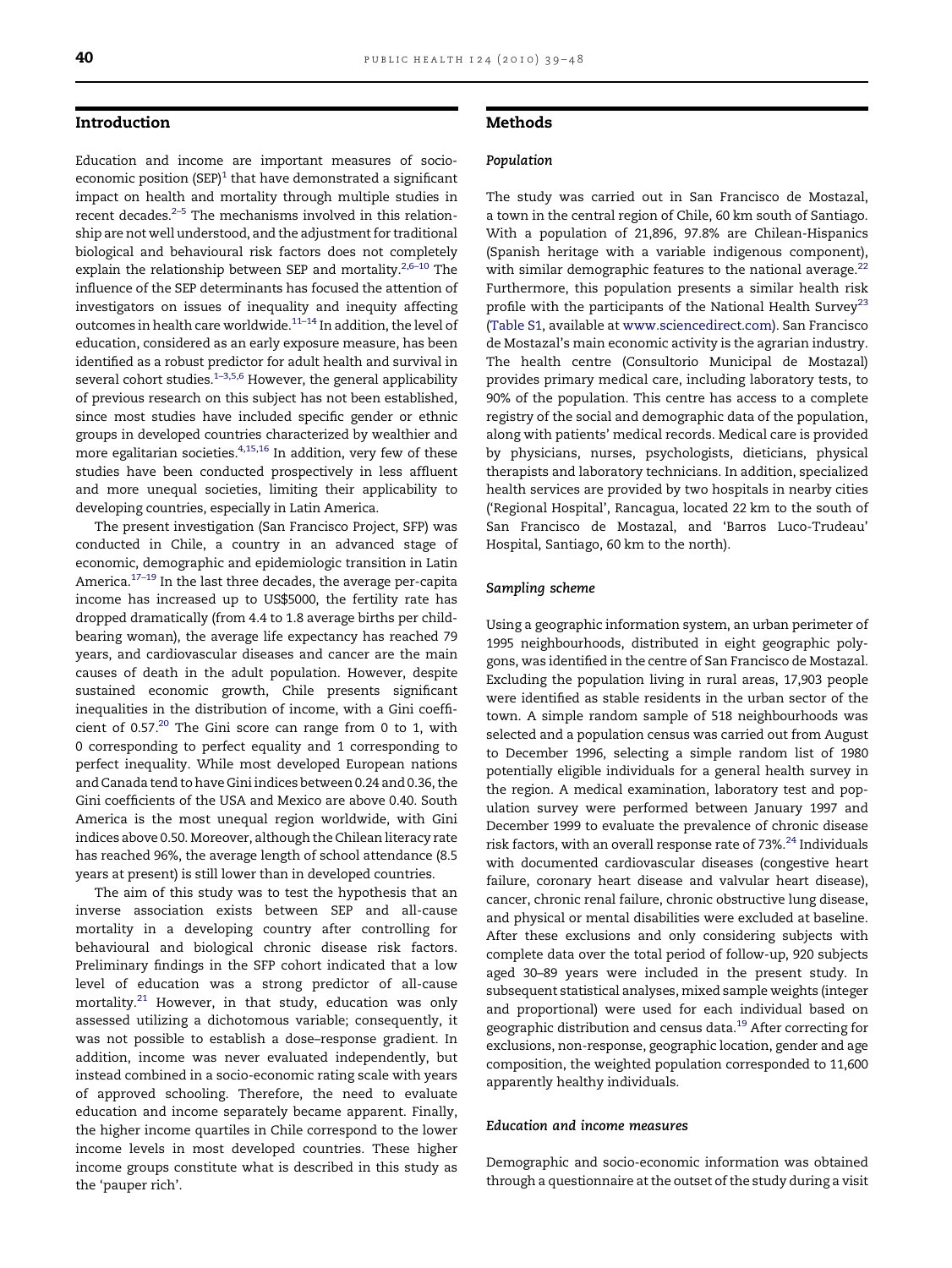to each participant's home. In Chile, education comprises three levels: (1) primary or elementary school education (1–8 years), (2) secondary education or high school (9–12 years) and (3) tertiary or college education ( $\geq$ 13 years). The education level of each participant was ascertained by self-report of the years of approved schooling, and coded in one of the aforementioned categories. Annual household income in Chilean currency (pesos), corrected for the number of dependent members, was assessed by self-report. In a subsequent analysis, income was converted to US dollars and categorized in the following population quartiles (Q): Q1, <US\$ 4200; Q2, US\$ 4200–6000; Q3, US\$ 6000–10,200; and Q4, > US\$10,200.

#### Biological and behavioural risk factors

Health risk factors were evaluated through medical examination at the local health centre. Weight and height were measured using a calibrated physician scale to the nearest 0.1 kg and a height rod to the nearest 0.2 cm, respectively. All the measurements were taken twice and their averages were used. Body mass index (BMI) was calculated by dividing the weight in kilograms by the square of the height in metres. Obesity was defined as BMI $>$ 29.9kg/m<sup>2</sup>. Three serial measurements of systolic and diastolic blood pressure (SBP and DBP; mmHg) were performed to diagnose arterial hypertension according to the criteria proposed by the Seventh Joint National Committee.<sup>25</sup> Fasting blood samples were obtained to determine blood glucose and lipid profile in the health centre laboratory, and processed using standard techniques. Dyslipidaemia was defined according to the cut-off values proposed by the National Cholesterol Education Program for total cholesterol, high-density lipoprotein cholesterol (HDL), low-density lipoprotein (LDL) and triglycerides.<sup>26</sup> Type 2 diabetes mellitus was diagnosed using a glucose tolerance test in subjects with a plasma glucose level  $\geq$ 110 mg/dl. $^{27}$  $^{27}$  $^{27}$  Current smokers and the number of cigarettes smoked per day were assessed. In addition, the status of those who had stopped smoking or who had never smoked was considered. Alcohol consumption was assessed with the 'Escala breve de beber anormal' questionnaire (or 'Guidelines to assess the excessive drinker'), which has been validated in Chile to identify heavy drinkers.[28](#page-8-0) Information about family history of death due to cardiovascular disease was self-reported.

#### Ascertainment of mortality outcomes

The dependent variable was all-cause mortality during the study period, from enrolment until January 2006. The participants were assessed by questionnaires, telephone calls, home visits, reports from family members and review of the medical records. Follow-up time for incident mortality events was determined by the number of days between the baseline survey and either death, last contact or 31 January 2006, whichever came first. The average follow-up time was 8 years. All deaths were confirmed by death certificate obtained from the National Office of Vital Records and National Health Service in Chile. This governmental organization uses International Classification of Diseases, Version 10 to classify the causes of mortality, with a national scope of 99% for death certification done by physicians.<sup>[29](#page-9-0)</sup>

#### Statistical analyses

Baseline risk factors are reported as means with standard deviations or proportions, and differences were tested by ageadjusted analysis of variance (ANOVA) or the Chi-squared statistic. Correlations were assessed by Pearson coefficient. The relative risks of mortality events were computed in increasing categories of education (reference group, basic education <9 years) and income (reference group, quartile Q1 < US\$4200) using Cox proportional hazards regression models to assess different pathways: Model 1 was adjusted by age (linear, quadratic and >65 years) and gender; Model 2 was adjusted by income and education (joint-effect model); Model 3 was adjusted by behavioural and biological risk factors; and Model 4 was obtained by adjusting Model 3 by income and education. All risk estimates are expressed as hazard ratios with 95% confidence intervals (CI).

Pathway modelling was employed to explore a possible causal model. Therefore, trends across categories of education and income were tested by use of a single ordinal term (1, 2, 3 for education; 1, 2, 3, 4 for income) for the category in the Cox regression model. The impact of the traditional chronic disease risk factors on the linear terms (changes in the  $\beta$ coefficients with two-tailed P-values) for education or income using Cox proportional hazards models were evaluated.

#### Results

#### Baseline characteristics

The mean age of participants was  $50.5 \pm 14.9$  years. The median duration of education and annual household income were 8 years (interquartile range 5–12) and US\$ 6000 (interquartile range US\$4200–10,800), respectively. From the total sample, 52.5% had a primary education, 34.5% had a secondary education and 13% had a college or tertiary education (P < 0.001;  $\chi^2$  for multiple proportions). A moderate inverse correlation between education and age was observed  $(r=-0.41, P< 0.001)$ , and a modest correlation between income level and age was also noted  $(r=-0.15 \text{ P} < 0.001)$ . The ageadjusted partial correlation between years of education and income was  $r = 0.33$  ( $P < 0.001$ ). A primary education was a common finding in all groups, including the higher income group (over 33%, [Fig. 1](#page-3-0)).

[Table 1](#page-3-0) shows that glucose levels, total cholesterol, LDL, triglycerides, BMI, SBP and DBP decreased with increasing education (P < 0.01, age-adjusted ANOVA). With respect to the annual household income, the highest quartile exhibited a higher blood glucose level, and lower total cholesterol, LDL cholesterol and HDL cholesterol compared with the lowest quartile.

#### Education, income and mortality

[Table 2](#page-4-0) shows the mortality risk with respect to education and income according to the Cox regression analysis. Over an average follow-up of 8 years, 46 cases of death were observed (aged 33–97 years). Since no difference was found in the association of income and education with mortality according to gender (interaction test P values of 0.25 and 0.31, respectively),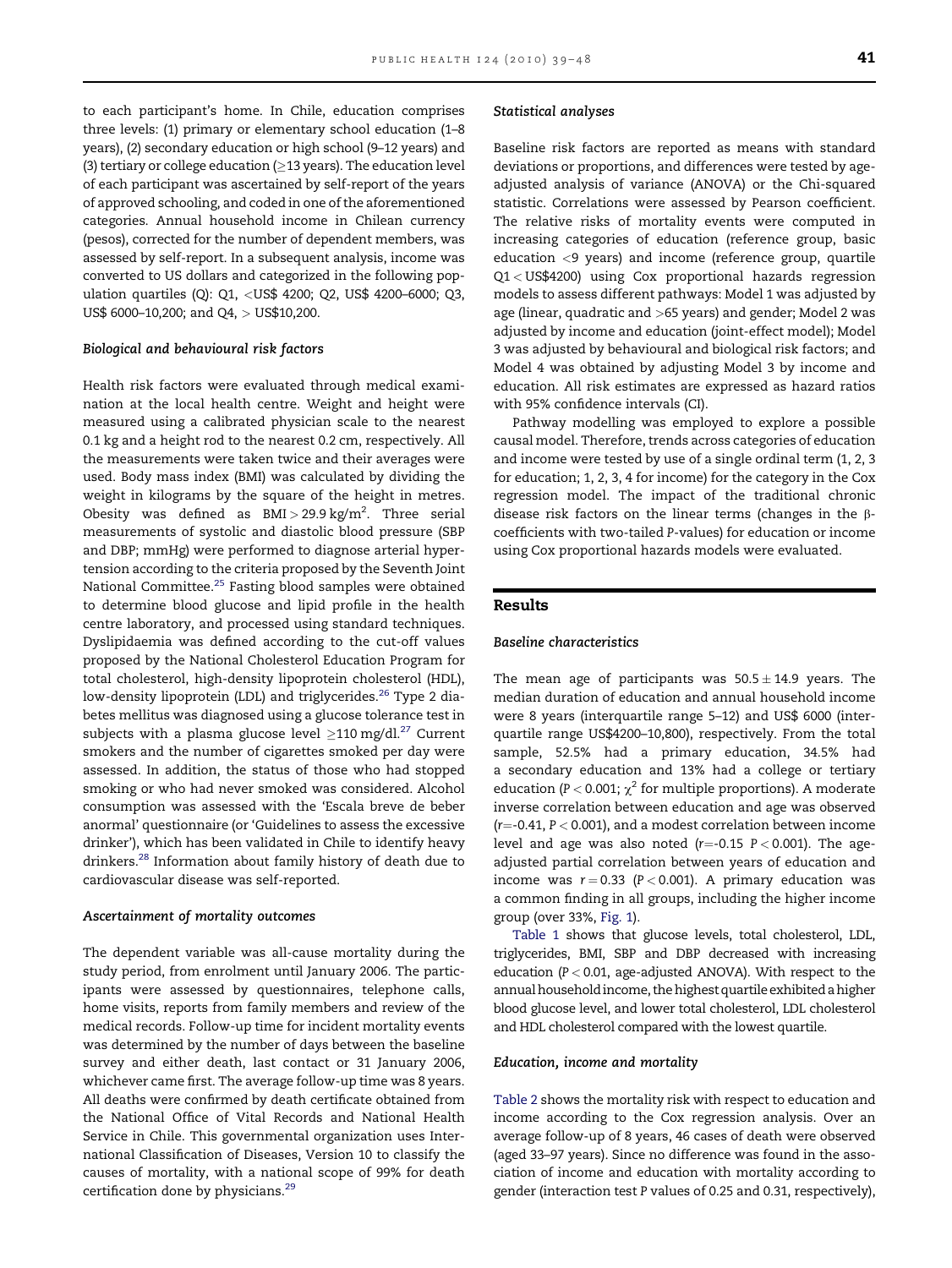<span id="page-3-0"></span>

mortality risk estimates for men and women were combined. In Model 4, the relative mortality risks for increasing levels of education were 1.0, 0.76 and 0.33, and for increasing quartiles of income were 1.0, 0.99, 1.33 and 1.17. [Fig. 2](#page-5-0) shows the changes in risk expressed as percentages for different levels of education and income using Model 1 and Model 4; while education showed a protective effect, a higher income appeared to increase the mortality risk. Finally, in gender- and age-adjusted regression models, a significant impact on incident cases of allcause mortality for smoking, alcohol use, hypertension, diabetes, elevated cholesterol and family history of cardiovascular diseases was observed ([Table 3](#page-6-0)).

#### Pathway modelling

The impact of pathway variables on the linear relationships of education and income with all-cause mortality was analysed through changes in  $\beta$ -coefficients ([Table 4\)](#page-6-0). In the age- and

| Table 1 - Means of fasting blood glucose, lipid factors, body mass index (BMI), systolic blood pressure (SBP) and diastolic<br>blood pressure (DBP) based on education and income categories. |                        |                          |                                 |                       |                       |                          |                               |                      |                      |
|-----------------------------------------------------------------------------------------------------------------------------------------------------------------------------------------------|------------------------|--------------------------|---------------------------------|-----------------------|-----------------------|--------------------------|-------------------------------|----------------------|----------------------|
|                                                                                                                                                                                               | $n(N_{\rm w})^{\rm a}$ | Blood glucose<br>(mg/dl) | Total<br>cholesterol<br>(mg/dl) | <b>LDL</b><br>(mg/dl) | <b>HDL</b><br>(mg/dl) | Triglycerides<br>(mg/dl) | <b>BMI</b><br>$\text{kg/m}^2$ | <b>SBP</b><br>(mmHg) | <b>DBP</b><br>(mmHg) |
| Education                                                                                                                                                                                     |                        |                          |                                 |                       |                       |                          |                               |                      |                      |
| Basic $(< 9$ years)                                                                                                                                                                           | 483 (6092)             | $95.3 \pm 13.6$          | $204.0 \pm 27.3$                | $136.4 \pm 23.4$      | $42.7 + 6.3$          | $133.9 \pm 60.2$         | $27.7 \pm 4.6$                | $131.7 \pm 20.8$     | $83.0 \pm 11.5$      |
| Secondary<br>$(9-12 \text{ years})$                                                                                                                                                           | 317 (4003)             | $95.1 \pm 10.7$          | $191.5 \pm 25.6$                | $126.6 \pm 22.2$      | $41.4 \pm 5.2$        | $122.5 \pm 40.5$         | $26.8 \pm 4.8$                | $125.8 \pm 17.6$     | $79.3 \pm 12.1$      |
| Tertiary<br>$(≥13 \text{ years})$                                                                                                                                                             | 120 (1505)             | $92.8 \pm 10.3$          | $189.2 + 33.2$                  | $125.9 + 25.6$        | $41.1 + 6.4$          | $119.7 + 39.0$           | $26.2 + 4.3$                  | $123.5 + 16.2$       | $78.9 + 11.0$        |
| Annual income quartiles US\$                                                                                                                                                                  |                        |                          |                                 |                       |                       |                          |                               |                      |                      |
| Q1: < 4,200                                                                                                                                                                                   | 198 (2498)             | $94.0 \pm 13.9$          | $202.7 \pm 34.4$                | $136.2 \pm 28.1$      | $43.7 + 6.8$          | $129.0 + 59.3$           | $26.9 \pm 4.8$                | $131.5 \pm 23.0$     | $80.5 + 11.8$        |
| Q2: 4200-6000                                                                                                                                                                                 | 267 (3368)             | $93.3 \pm 12.8$          | $196.0 \pm 24.6$                | $129.6 \pm 21.6$      | $42.8 + 5.5$          | $126.8 \pm 59.6$         | $26.9 \pm 4.9$                | $126.4 + 17.3$       | $80.0 + 11.4$        |
| Q3: 6000-10,200                                                                                                                                                                               | 223 (2810)             | $95.2 \pm 12.2$          | $196.3 \pm 26.4$                | $131.5 \pm 22.7$      | $40.8 + 5.7$          | $127.7 \pm 39.0$         | $27.1 \pm 4.3$                | $128.8 \pm 18.9$     | $82.2 + 12.7$        |
| Q4: >10,200                                                                                                                                                                                   | 232 (2924)             | $97.1 \pm 10.5$          | $196.9 \pm 28.0$                | $130.3 + 23.9$        | $40.9 \pm 5.5$        | $129.3 \pm 56.4$         | $27.7 \pm 4.5$                | $128.6 \pm 18.7$     | $81.9 \pm 11.2$      |
| LDL/HDL, low-/high-density lipoprotein; Q1 to Q4, quartile 1 to quartile 4. Values refer to means $\pm$ standard deviations.                                                                  |                        |                          |                                 |                       |                       |                          |                               |                      |                      |

a Weighted sample size by gender- and age-specific weights (integer and proportional) based on geographic distribution and census data form 2002.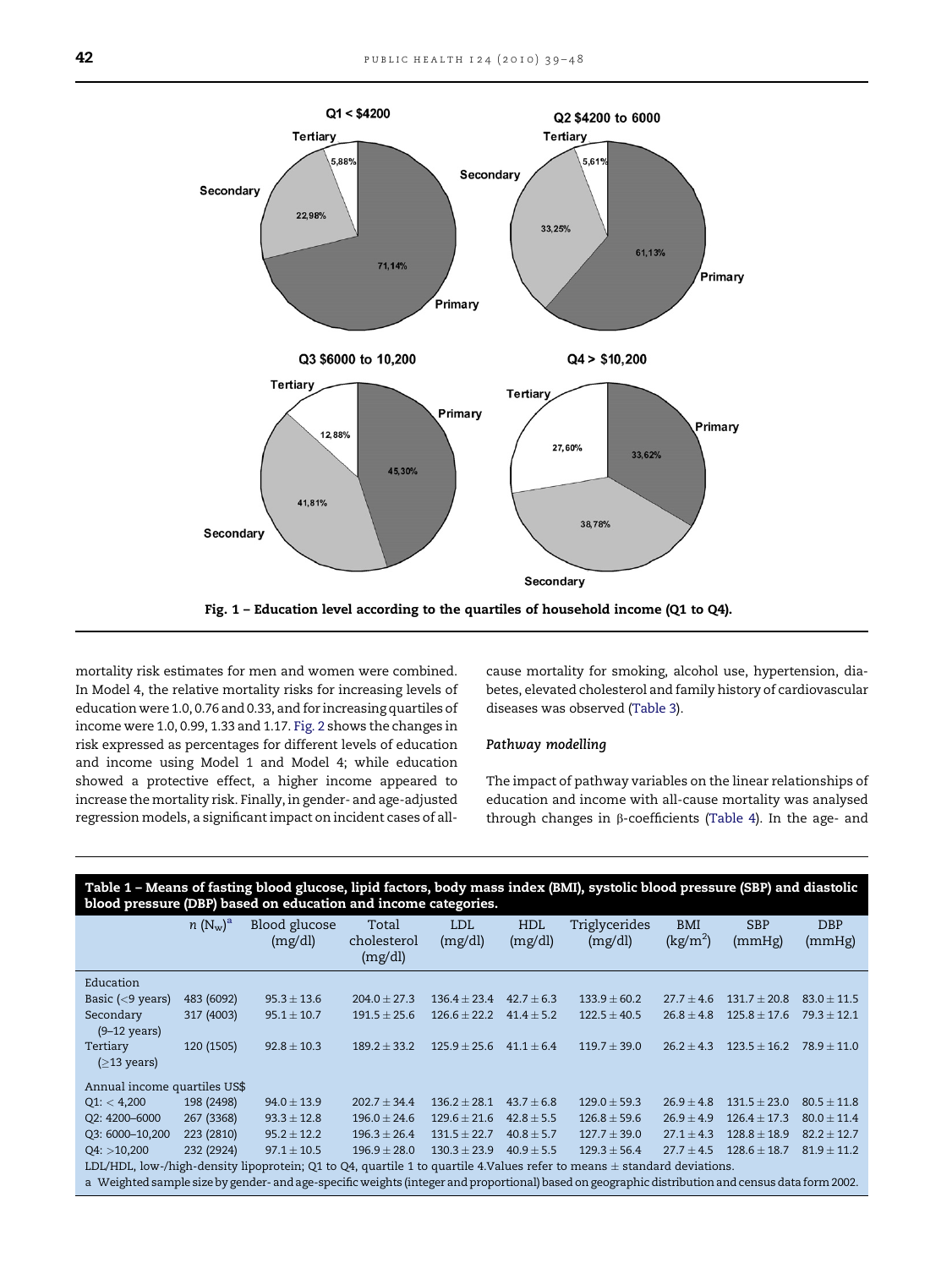<span id="page-4-0"></span>

| Table 2 - Relative risk with 95% confidence intervals for mortality based on education and income categories. |                  |                     |                     |                       |                     |  |
|---------------------------------------------------------------------------------------------------------------|------------------|---------------------|---------------------|-----------------------|---------------------|--|
| Category                                                                                                      | Deaths $(N_w)^a$ | Model 1             | Model 2             | Model 3               | Model 4             |  |
| $\langle 9 \rangle$ years (basic)                                                                             | 30 (516)         | 1.0                 | 1.0                 | 1.0                   | 1.0                 |  |
| 9–12 years (secondary)                                                                                        | 10(105)          | $0.69(0.54 - 0.86)$ | $0.67(0.53 - 0.85)$ | $0.78(0.61 - 0.99)$   | $0.76(0.60 - 0.96)$ |  |
| $\geq$ 13 years (tertiary)                                                                                    | 6(73)            | $0.27(0.16 - 0.48)$ | $0.26(0.15 - 0.27)$ | $0.36(0.20 - 0.63)$   | $0.33(0.19 - 0.59)$ |  |
| P for trend                                                                                                   |                  | 0.01                | 0.001               | 0.002                 | 0.006               |  |
| Annual income quartiles (US\$)                                                                                |                  |                     |                     |                       |                     |  |
| Q1: < 4200                                                                                                    | 21 (292)         | 1.0                 | 1.0                 | 1.0                   | 1.0                 |  |
| Q2: 4200-6000                                                                                                 | 10(152)          | $0.91(0.74 - 1.12)$ | $0.95(0.77 - 1.17)$ | $0.93. (0.75 - 1.15)$ | $0.99(0.78 - 1.21)$ |  |
| Q3: 6000-10,200                                                                                               | 7(115)           | $0.99(0.79 - 1.25)$ | $1.08(0.85 - 1.36)$ | $1.23(0.96 - 1.57)$   | $1.33(1.04 - 1.71)$ |  |
| Q4: >10,200                                                                                                   | 8(135)           | $0.97(0.78 - 1.19)$ | $1.11(0.89 - 1.37)$ | $1.08(0.86 - 1.34)$   | $1.17(0.93 - 1.46)$ |  |
| P for trend                                                                                                   |                  | 0.863               | 0.298               | 0.282                 | 0.06                |  |
|                                                                                                               |                  |                     | .                   |                       |                     |  |

Relative risks (RRs) refer to hazard ratios obtained from Cox proportional regression hazard models.

Model 1: adjusted for age (linear, quadratic and >65 years) and gender.

Model 2: adjusted for age (linear, quadratic and >65 years), gender, income (education model) or education (income model).

Model 3: adjusted for age (linear, quadratic and >65 years), gender, smoking status, alcohol use, body mass index, hypertension, diabetes, total cholesterol, low-density lipoprotein cholesterol, high-density lipoprotein cholesterol, triglycerides and family history of cardiovascular disease. Model 4: Model 3 additionally adjusted for income level (for education model) or education (for income model).

a Weighted cases using gender- and age-specific mixed weights (integer and proportional) based on geographic distribution and census data.

gender-adjusted regression model, the b-coefficient related to education was -0.50 ( $P < 0.01$ ). No change was observed after adjustment for income. In the model adjusted by behavioural and biological risk factors, the  $\beta$ -coefficient decreased to -0.36  $(P < 0.01)$ , increasing to -0.38  $(P < 0.01)$  in the fully adjusted model. This corresponds to a 33% decrease in mortality events with each higher education category (relative risk 0.67; 95% CI 0.56–0.81). Only 24% of the inverse relationship between education and mortality was accounted for by combined effects of chronic disease risk factors and income. In the age- and gender-adjusted regression model, the  $\beta$ coefficient related to income was -0.01 ( $P = 0.863$ ), changing to +0.04 (P = 0.298) and  $+0.03$  (P = 0.282) after adjustment for education or risk factors, respectively. In the fully adjusted model, the  $\beta$ -coefficient related to income increased to  $+0.07$  $(P = 0.06)$ . This corresponds to a 7% increase in mortality events with each higher income category (relative risk 1.07; 95% CI 0.99–1.15).

#### Discussion

In this adult cohort followed for 8 years in a developing country in Latin America, it was found that increasing levels of education had a protective effect against all-cause mortality. After the adjustment by behavioural and biological risk factors, there was a 33% reduction in the mortality risk for each increment in the education level. In addition, as in developed societies, this prospective study corroborates that traditional risk factors for chronic diseases have a major impact on adult mortality. $4$  In contrast with other studies,<sup>4,7,9,30–33</sup> higher income levels had a neutral effect or even a slight increase in risk for all-cause mortality when adjusting for chronic disease risk factors and education. Nevertheless, due to the small absolute number of deaths, a longer follow-up period with higher rates of mortality is required to assess the validity of these findings.

The inverse association between SEP indicators and mortality is a reproducible epidemiological finding among

many different cohort studies.<sup>2-7,9,15,30-37</sup> Increasing attention is now being paid to understanding the possible pathways through which socio-economic inequalities exert their dele-terious effects on health.<sup>[38](#page-9-0)</sup> Education and income measures are not simply interchangeable, but emphasize different aspects of social stratification. In life-course perspectives,  $1,3,9$ education represents acquired knowledge and reflects the experiences of early life. Income, on the other hand, represents material resources and mirrors experiences in adult life. However, the proper point of placement of behavioural and biological risk factors in the causal pathway for SEP measures and mortality remains unclear. In this analysis, after controlling for age differences, the inverse relationship between education and mortality was not completely explained by traditional chronic disease risk factors. Moreover, the protective effect of education against all-cause mortality was not related to income level. Therefore, these data provisionally support the hypothesis that education may be an antecedent variable to income, chronic disease risk factors and mortality, and not a mediator of their relationship ([Fig. 3\)](#page-7-0).

Early findings in the SFP cohort indicated that a low level of education was a strong predictor of all-cause mortality. $^{21}$ However, in previous analyses, the reference group for education was those who had completed primary school (i.e. 8 years or more of approved schooling). Therefore, without analysing education in three categories using the low educational level as the reference group, the existence of a protective dose– response gradient on mortality risk – an important causal criterion in epidemiologic research – could not have been established. In addition, because income was never evaluated separately but by using a socio-economic rating scale (SRS) that combined years of education and income, $21,22,24$  the authors' previous study could not capture a paradoxical relationship as the current analysis has done. Moreover, the previous analyses were limited to crude and multivariate risk calculations based on Cox regression models adjusted for age, gender and chronic disease risk factors without a pre-established conceptual causal modelling. The relative risk of mortality associated with low education in that study was 1.54 and for the SRS was 1.24. In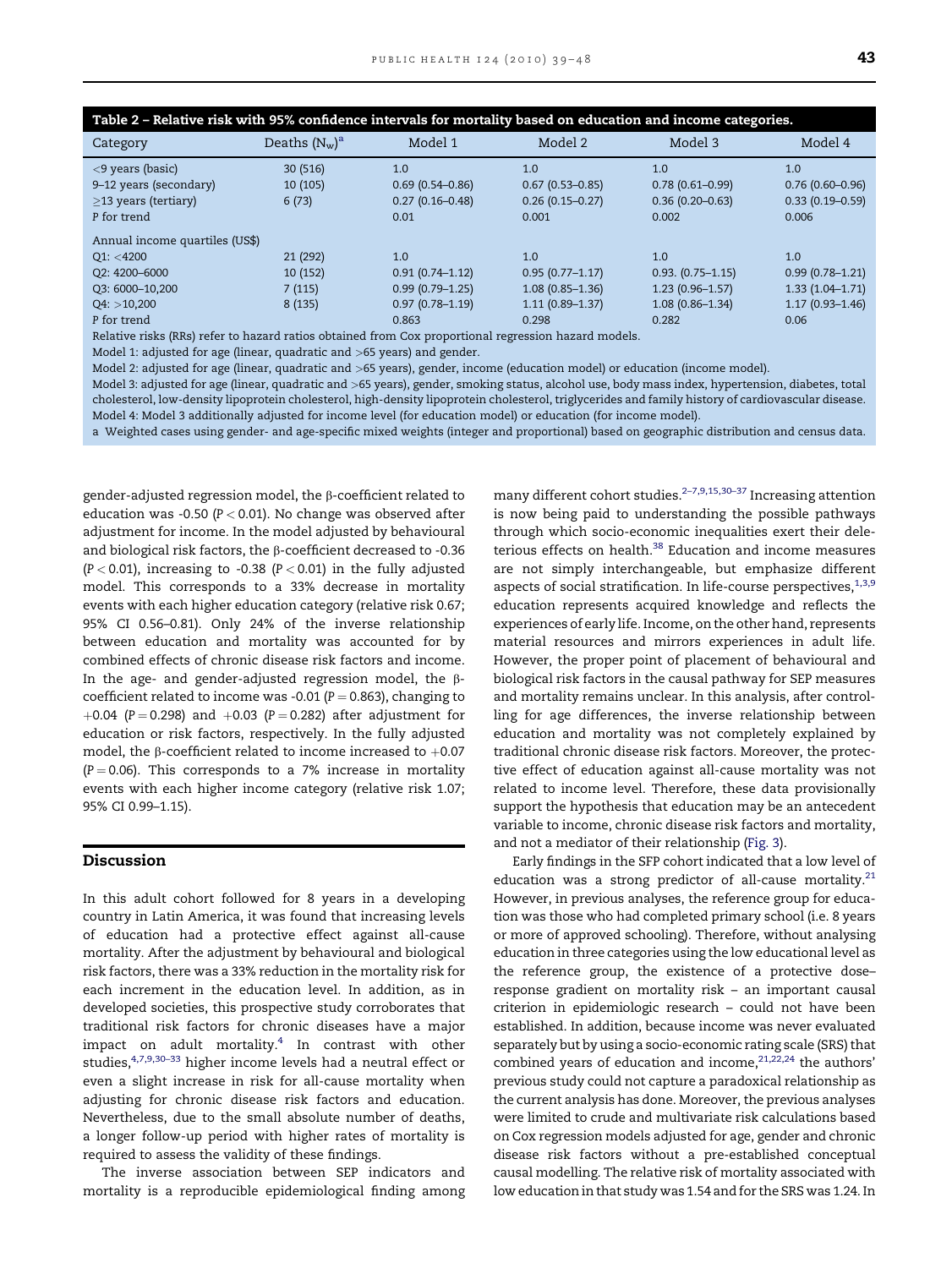<span id="page-5-0"></span>

Fig. 2 – Changes in mortality risk with increasing education (A) and income (B) in a cohort of Chilean adults followed for 8 years. Bars refer to the percentage of all-cause mortality risk with respect to the reference category for education (basic education) and income (lower quartile, Q1).

an unpublished re-analysis of the data, the relative risk of the SRS decreased to the null value after adjusting directly for education, suggesting that education completely explained the association of the SRS with mortality. This was an important limitation of the previous publication, which motivated the authors to undertake the current approach using a modelling pathway to capture possible differential effects of education and income on mortality risk.

It needs to be noted that the categories of income in this cohort were very modest and limited when compared with those obtained from studies carried out in developed coun-tries.<sup>4,[16](#page-8-0),31-34,39</sup> Albert et al.<sup>16</sup> conducted a study among US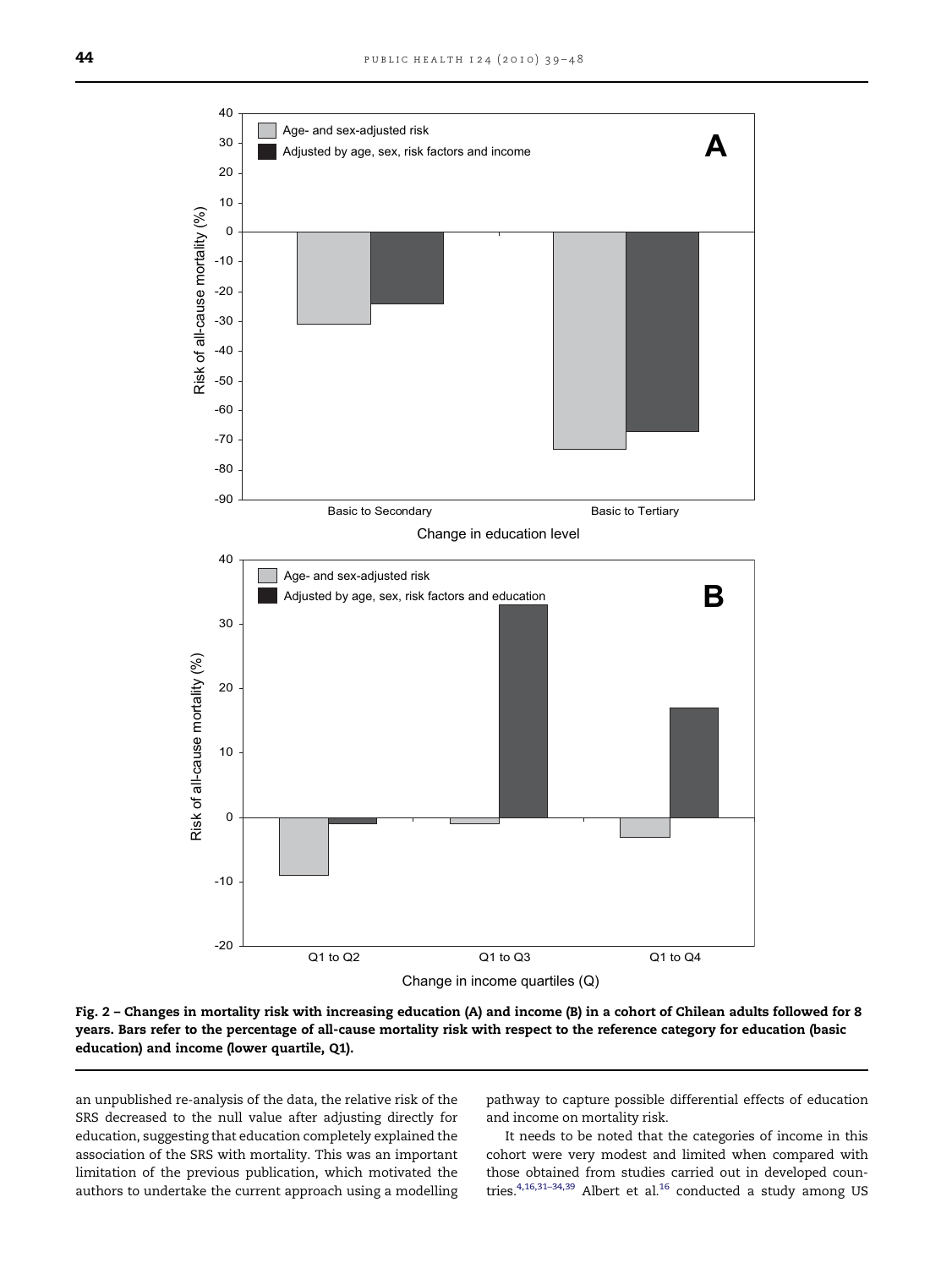<span id="page-6-0"></span>

|                                                                      | Relative risk (95% confidence intervals) |                                   |  |  |  |  |
|----------------------------------------------------------------------|------------------------------------------|-----------------------------------|--|--|--|--|
|                                                                      | Unadjusted risk                          | Age- and gender-<br>adjusted risk |  |  |  |  |
| Smoking                                                              |                                          |                                   |  |  |  |  |
| N <sub>o</sub>                                                       | 1.0                                      |                                   |  |  |  |  |
| Yes                                                                  | $1.66(0.89 - 1.27)$                      | 1.97 (1.63-2.39)                  |  |  |  |  |
| Alcohol use                                                          |                                          |                                   |  |  |  |  |
| N <sub>o</sub>                                                       | 1.0                                      |                                   |  |  |  |  |
| Yes                                                                  | $0.88(0.74 - 1.05)$                      | $1.51(1.24 - 1.84)$               |  |  |  |  |
| Obesity (body mass index $\geq$ 30 kg/m <sup>2</sup> )               |                                          |                                   |  |  |  |  |
| N <sub>o</sub>                                                       | 1.0                                      |                                   |  |  |  |  |
| Yes                                                                  | $1.30(1.11 - 1.54)$                      | $1.16(0.98 - 1.38)$               |  |  |  |  |
| Hypertension                                                         |                                          |                                   |  |  |  |  |
| N <sub>o</sub>                                                       | 1.0                                      |                                   |  |  |  |  |
| <b>Yes</b>                                                           | $5.21(4.43 - 6.13)$                      | $1.74(1.45 - 2.07)$               |  |  |  |  |
| <b>Diabetes</b>                                                      |                                          |                                   |  |  |  |  |
| No.                                                                  | 1.0                                      |                                   |  |  |  |  |
| <b>Yes</b>                                                           | $6.27(5.25 - 7.52)$                      | 2.75 (2.29-3.30)                  |  |  |  |  |
|                                                                      | Total cholesterol >240 mg/dl             |                                   |  |  |  |  |
| N <sub>o</sub>                                                       | 1.0                                      |                                   |  |  |  |  |
| <b>Yes</b>                                                           | $2.54(2.03 - 3.16)$                      | $1.37(1.10-1.71)$                 |  |  |  |  |
|                                                                      | LDL cholesterol >160 mg/dl               |                                   |  |  |  |  |
| No.                                                                  | 1.0                                      |                                   |  |  |  |  |
| <b>Yes</b>                                                           | $3.16(2.65 - 3.76)$                      | 1.22 (0.94-1.34)                  |  |  |  |  |
| HDL cholesterol <40 mg/dl                                            |                                          |                                   |  |  |  |  |
| N <sub>o</sub>                                                       | 1.0                                      |                                   |  |  |  |  |
| Yes                                                                  | $0.94(0.80 - 1.10)$                      | $0.89(0.76 - 1.05)$               |  |  |  |  |
| Triglycerides >150 mg/dl                                             |                                          |                                   |  |  |  |  |
| N <sub>o</sub>                                                       | 1.0                                      |                                   |  |  |  |  |
| Yes                                                                  | $2.22(1.89 - 2.61)$                      | $1.14(0.96 - 1.35)$               |  |  |  |  |
| Family history of death by cardiovascular disease                    |                                          |                                   |  |  |  |  |
| N <sub>o</sub>                                                       | 1.0                                      |                                   |  |  |  |  |
| <b>Yes</b>                                                           | 1.49 (1.29-1.74)                         | $1.48(1.27 - 1.73)$               |  |  |  |  |
| LDL/HDL, low-/high-density lipoprotein.                              |                                          |                                   |  |  |  |  |
| Relative risks refer to hazard ratios obtained from Cox proportional |                                          |                                   |  |  |  |  |
| regression hazard models.                                            |                                          |                                   |  |  |  |  |

female health workers and considered US\$ <19,999 as their lowest level of annual household income: in the present study, the highest quartile for this parameter was US\$10,200. The higher income groups in the present cohort correspond with the lowest income level of most cohorts from developed countries; therefore, these highest income groups in a low absolute income milieuconstitutewhat havebeenreferredtoasthe'pauper rich'. After controlling for traditional chronic disease risk factors, Albert et al. found no independent effect of income on cardiovascular events, including death. In contrast, education had a protective effect after controlling for traditional and novel risk factors. The present results corroborate and extend these findings to all-cause mortality in a population with a much lower annual household income and education level. Moreover, when controlling for education, the higher income groups in the present cohort showed an increase in the mortality risk. Thus, these results suggest the existence of a 'pauper-rich paradox'; the effects of education and income on all-cause mortality risk in this cohort of relatively impoverished Chilean adults seem to operate in opposite directions.

These findings are in direct contrast with previous studies conducted in developed societies. For example, Backlund et al., in a longitudinal study carried out in a US population,  $34$ 

Table 4 - Changes in  $\beta$ -coefficients in single linear terms related to education and income in their association with mortality.

|                                                               | Education |         |         | Income  |  |
|---------------------------------------------------------------|-----------|---------|---------|---------|--|
|                                                               | β         | P-value | ß       | P-value |  |
| Unadjusted                                                    | $-1.36$   | 0.001   | $-0.36$ | 0.001   |  |
| Age and gender                                                | $-0.50$   | 0.001   | $-0.01$ | 0.863   |  |
| Education and/or income <sup>a</sup>                          | $-0.49$   | 0.001   | 0.04    | 0.298   |  |
| Behavioural and biological                                    | $-0.36$   | 0.002   | 0.03    | 0.282   |  |
| risk factors <sup>a</sup>                                     |           |         |         |         |  |
| All factors <sup>a</sup>                                      | $-0.38$   | 0.006   | 0.07    | 0.06    |  |
| P-values refer to education and income $\beta$ -coefficients. |           |         |         |         |  |

Risk factors: smoking status, alcohol use (only heavy drinkers), arterial hypertension, diabetes mellitus, body mass index, total cholesterol, low-density lipoprotein, high-density lipoprotein, triglycerides, and family history of death by cardiovascular disease. a All models controlled for age (linear, quadratic and >65 years) and gender.

concluded that the influence of income on mortality was more important at the lower income levels. There may be several possible explanations why the 'pauper-rich groups' in a middle-income developing country such as Chile fare slightly worse in all-cause mortality outcomes. One such factor could be the Chilean socio-economic structure. In spite of its sustained development over the past two decades, Chile has one of the most unequal income distributions in the world.<sup>[20](#page-8-0)</sup> In addition, the correlation between education and income is much weaker in the present study than the correlation found in developed countries. Therefore, individuals with a better income do not necessarily have a good education, and reciprocally, individuals with a better education do not necessarily have a higher income; these individuals are found mainly in the 'middle class' Chilean social stratum.<sup>[21](#page-8-0)</sup> It is hypothesized that the unfulfilled lifestyle expectations of those at the higher end of a still low absolute income (i.e. the 'pauper-rich') have a detrimental effect on the adult individual, manifested in psychological and emotional factors such as stress, frustration or depression. Higher levels of inflammatory markers (e.g. C-reactive protein, interleukin-6, monocyte chemo-attractant protein-1, intercellular adhesion molecule, etc.) and neuroendocrine-related abnormalities (e.g. cortisol) have been suggested to play a mediating role in their association with psychosocial factors, which provides a biological plausibility to this hypothesis.<sup>40-44</sup>

Wilkinson and Pickett,<sup>45</sup> in their review of the relation of income distribution with health and other social outcomes in 24 countries that included societies as diverse as Denmark, Japan, Portugal, Singapore and the USA, suggested that '..problems linked to relative deprivation are also associated with income inequality but are not associated with absolute levels of income as such'. Thus, in the generally low absolute income of the present cohort, relative deprivation may have a higher impact on the higher income groups ('the pauper rich'). Furthermore, in developing countries where income is expectedly lower than in developed societies, education may play a more decisive role in determining better health outcomes and survival. However, the notion that income inequality is a robust factor for determining health and life expectancy has been questioned by other researchers.<sup>[46](#page-9-0)</sup> In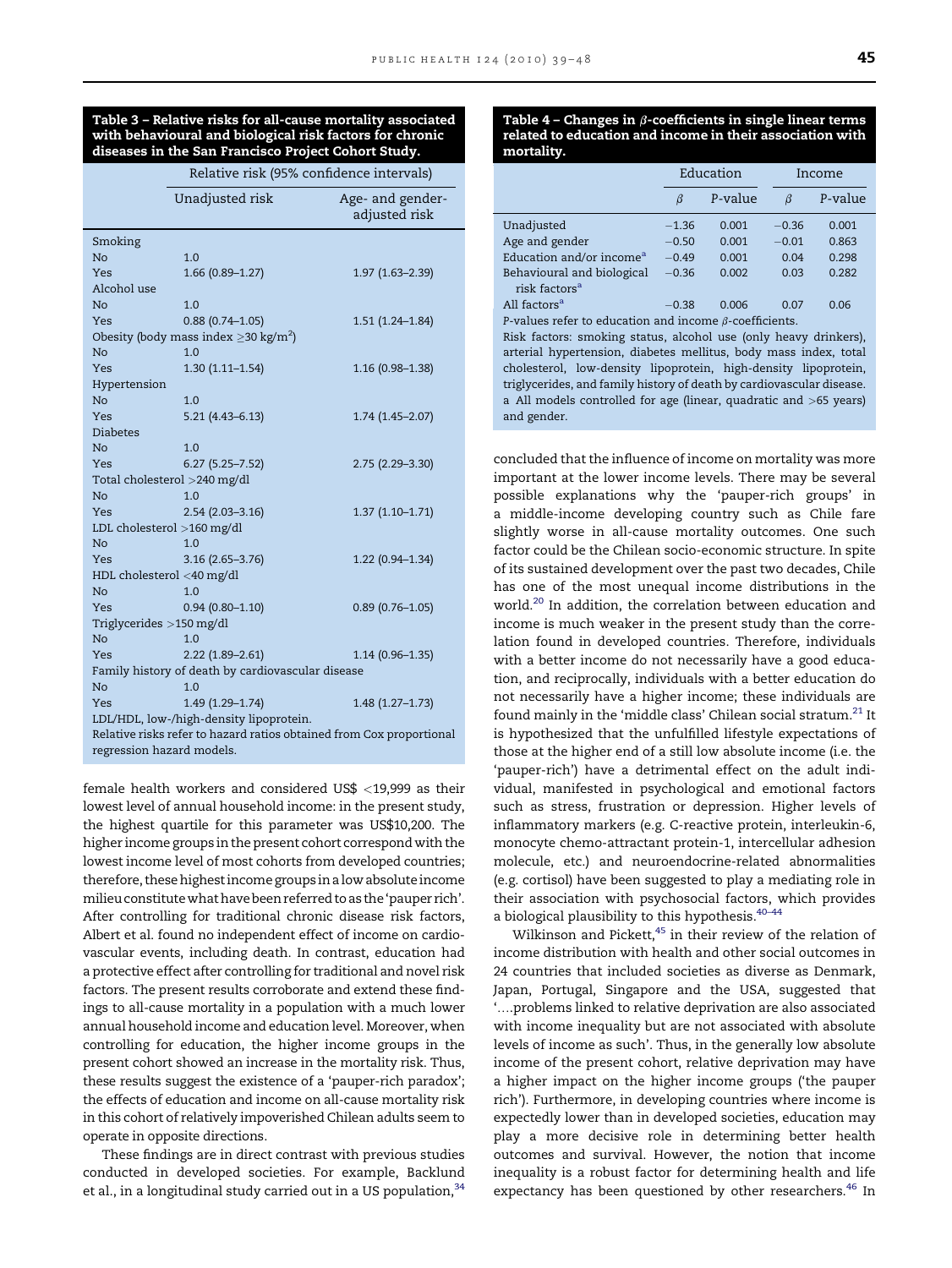<span id="page-7-0"></span>

Fig. 3 – Diagram illustrating possible causal pathways to explain the relationship between education, income, chronic disease risk factors and mortality risk.

a systematic review of 40 studies assessing the relationship between childhood SEP and adult cardiovascular diseases, it has been found that childhood life circumstances may be an important factor predicting cardiovascular disease risk in adults.[47](#page-9-0) Thus, education inequalities in Chile may be reflecting early exposure to adverse life circumstances (unhealthy nutrition, infectious diseases, biological stressors and psychosocial factors) that act partially as 'programming' the future risk of morbidity and mortality. Finally, when the authors carried out their previous analyses, $^{21}$  $^{21}$  $^{21}$  the 'pauperrich' concept had not been developed, principally because education and income had not been evaluated separately. The concept began to gestate in 2007 after the authors' previous publication had been written; the present article is the first to suggest the possibility of a 'pauper-rich' paradox in a Latin American country such as Chile.

#### Limitations

Several limitations in this study should be taken into account. Although San Francisco de Mostazal is similar in demographic composition to the rest of the country, this study was conducted in a small Chilean community that does not necessarily represent the country as a whole. For example, the very rich Chilean social group (a very small group indeed) was obviously absent from the SFP cohort. In order to address the representativeness of the sample, mixed sample weights were used based on census data to compensate for differences between the sample and the population, allowing for scaling of risk estimators to the population.<sup>[48](#page-9-0)</sup> Another issue is the wide age range used in the SFP cohort and the strong correlation with education years. It is conceivable that cohorts of varying age could relate differently to socio-economic indicators. For example, older individuals in the SFP cohort had a lower education level; a plausible explanation for why age showed a stronger impact on this study. Education has improved in Chile in the last four decades because of legislation enacted in 1965 providing children with free and obligatory schooling equivalent to 8 years, recently extended to 12 years. Therefore, the authors previously suggested the importance of making more robust adjustments for age in order to provide more solid evidence for the protective role of education.<sup>21</sup> The current analyses were adjusted for age, incorporating it as a continuous variable, squaring it, and accounting for age >65 years. Consequently, keeping the effect of age and other variables constant in the Cox regression models, the protective effect of education was found to persist. Moreover, the effects of education and other chronic disease risk factors on all-cause mortality in this Chilean cohort are consistent with findings of most cohorts worldwide.[2,6–10,15,16,30](#page-8-0) Another limitation is that the chronic disease risk factors were only measured at baseline, and thus do not represent exposure over a lifetime. In addition, psychological risk factors and emotional stress, the impact of which on all-cause and cardiovascular mortality has been reported previously,<sup>[4](#page-8-0)</sup> were not measured in this phase of the study. Finally, because of the small number of deaths, only all-cause mortality was considered as the outcome variable in this study. Nevertheless, cardiovascular mortality and cancer were by far the predominant causes of death (nearly 60%) in this adult cohort.

#### Conclusion

In this prospective cohort study conducted in a middleincome Latin American country, the protective effect of education was not related to income, and it was not completely explained by the effects of adverse biological and behavioural chronic disease risk factors detected in adult life and consistently associated with all-cause mortality. Nevertheless, it is important to remember that no epidemiological study logically contributes more than what is con-tained in its design.<sup>[49](#page-9-0)</sup> Thus, the unique finding that income may have a different impact on survival in a developing country, such as Chile, compared with wealthier and more egalitarian societies opens the field for further research on the causal pathways and global significance of SEP measures.

#### Acknowledgements

The authors are indebted to all the participants of the San Francisco Project study and to the staff of this health centre.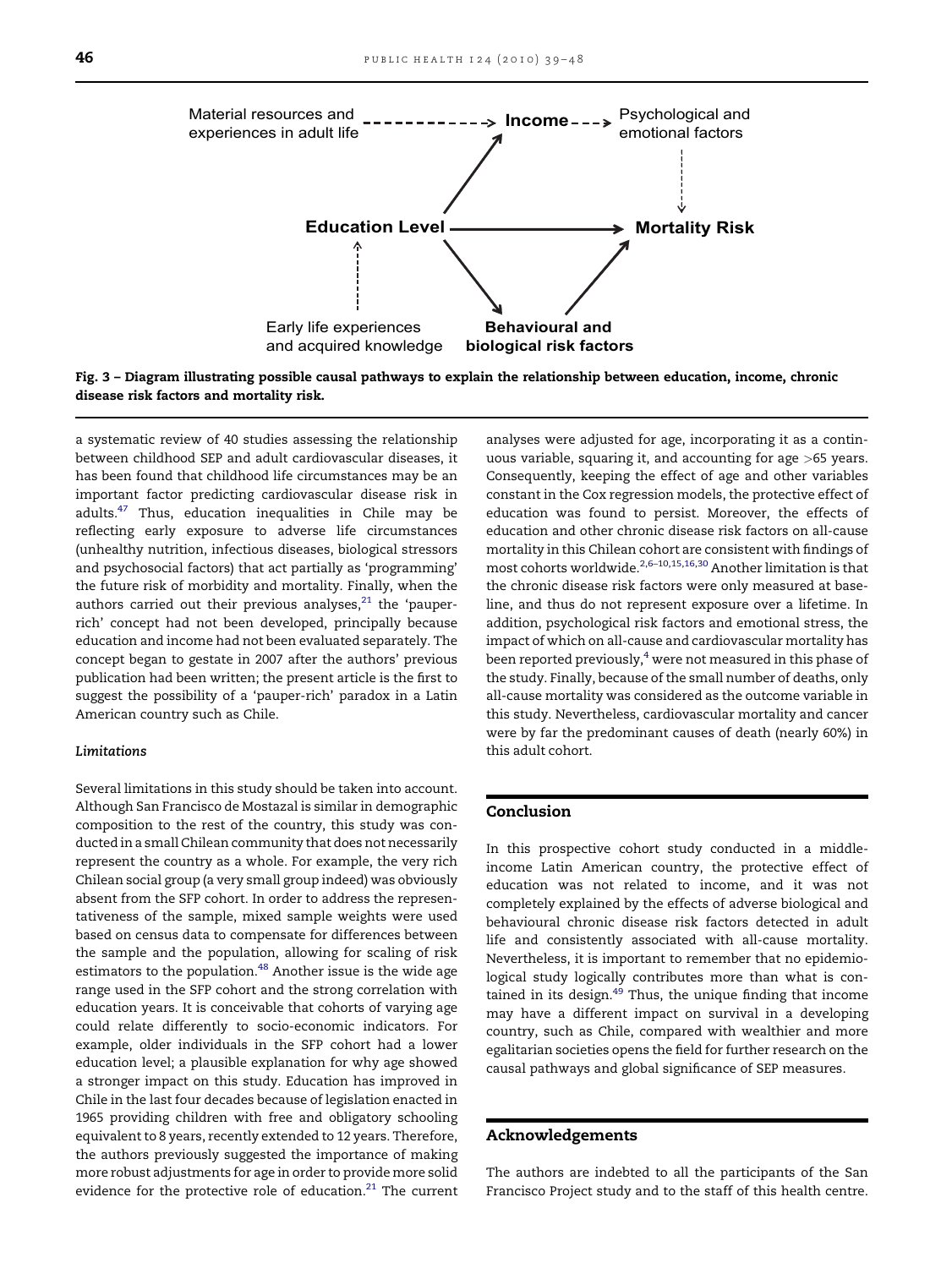<span id="page-8-0"></span>The authors wish to thank the Chilean Society of Cardiology for promoting this epidemiological research.

#### Ethical approval

The San Francisco Project Cohort Study was approved by an institutional board of the Faculty of Medicine, University of Chile.

#### Funding

The San Francisco Project Cohort Study is sponsored by 'Fundación Araucaria' (grants FA121999, FA052005, FA122006, FA032008), with headquarters in San Diego, CA, USA. Elard Koch is partially supported by a doctoral fellowship MECESUP UCH-0219, School of Public Health, Faculty of Medicine, University of Chile.

#### Competing interests

None declared.

### Appendix. Supplementary data

Supplementary data associated with this article can be found in the online version at [doi:10.1016/j.puhe.2009.11.008](http://dx.doi.org/doi:10.1016/j.puhe.2009.11.008)

#### references

- 1. Galobardes B, Lynch J, Smith GD. Measuring socioeconomic position in health research. Br Med Bull 2007;81–82:21–37.
- 2. Silventoinen K, Pankow J, Jousilahti P, Hu G, Tuomilehto J. Educational inequalities in the metabolic syndrome and coronary heart disease among middle-aged men and women. Int J Epidemiol 2005;34:327–34.
- 3. Davey Smith G, Hart C, Hole D, MacKinnon P, Gillis C, Watt G, et al. Education and occupational social class: which is the more important indicator of mortality risk? J Epidemiol Community Health 1998;52:153–60.
- 4. Lynch JW, Kaplan GA, Cohen RD, Tuomilehto J, Salonen JT. Do cardiovascular risk factors explain the relation between socioeconomic status, risk of all-cause mortality, cardiovascular mortality, and acute myocardial infarction? Am J Epidemiol 1996;144:934–42.
- 5. Bopp M, Minder C. Mortality by education in German speaking Switzerland, 1990–1997: results from the Swiss National Cohort. Int J Epidemiol 2003;32:346–54.
- 6. Steenland K, Henley J, Thun M. All-cause and cause-specific death rates by educational status for two million people in two American Cancer Society cohorts, 1959–1996. Am J Epidemiol 2002;156:11–21.
- 7. Osler M, Prescott E, Gronback M, Christensen U, Due P, Engholm G. Income inequality, individual income, and mortality in Danish adults: analysis of pooled data from two cohort studies. BMJ 2002;324:13–6.
- 8. Qureshl AI, Suri MF, Saad M, Hopkins LN. Educational attainment and risk of stroke and myocardial infarction. Med Sci Monit 2003;9:CR466–73.
- 9. Khang YH, Kim HR. Explaining socioeconomic inequality in mortality among South Koreans: an examination of multiple pathways in a nationally representative longitudinal study. Int J Epidemiol 2005;34:630–7.
- 10. Hirokawa K, Tsutusmi A, Kayaba K. Impacts of educational level and employment status on mortality for Japanese women and men: the Jichi Medical School cohort study. Eur J Epidemiol 2006;21:641–51.
- 11. Gwatkin DR. Health inequalities and the health of the poor: what do we know? What can we do? Bull World Health Organ 2000;78:3–18.
- 12. Kawachi I, Subramanian SV, Almeida-Filho N. A glossary for health inequalities. J Epidemiol Community Health 2002;56:647-52.
- 13. Braveman P, Gruskin S. Defining equity in health. J Epidemiol Community Health 2003;57:254–8.
- 14. Link BG, Phelan JC. Fundamental sources of health inequalities. In: Mechanic D, Rogut L, Colby D, Knickman J, editors. Policy challenges in modern health care. New Brunswick: Rutgers University Press; 2005.
- 15. Willcox BJ, He Q, Chen R, Yano K, Masaki KH, Grove JS, et al. Midlife risk factors and healthy survival in men. JAMA 2006; 296:2343–50.
- 16. Albert MA, Glynn RJ, Buring J, Ridker PM. Impact of traditional and novel risk factors on the relationship between socioeconomic status and incident cardiovascular events. Circulation 2006;114:2619–26.
- 17. Szot Meza J. Demographic–epidemiologic transition in Chile, 1960–2001. Rev Esp Salud Publica 2003;77:605–13.
- 18. Subramanian S, Delgado I, Jadue L, Vega J, Kawachi I. Income inequality and health: multilevel analysis of Chilean communities. J Epidemiol Community Health 2003;57:844–8.
- 19. Koch E, Bogado M, Araya F, Romero T, Diaz C, Manriquez L, et al. Impact of parity on anthropometric measures of obesity controlling by multiple confounders. A cross-sectional study in Chilean women. J Epidemiol Community Health 2008;62:461–70.
- 20. United Nations Development Programme. Human development report 2005. New York. Available at: [http://www.](http://www.undp.org.tr/undp/docs/HDR2005.pdf) [undp.org.tr/undp/docs/HDR2005.pdf;](http://www.undp.org.tr/undp/docs/HDR2005.pdf) (last accessed 3.12.2009)
- 21. Koch E, Romero T, Manríquez L, Paredes M, Ortúzar E, Taylor A, etal. Socioeconomic andeducational inequitiesas independent predictors for mortality in a developing country: a cohort study in San Francisco, Chile. Rev Med Chil 2007;135:1370–9.
- 22. Koch E, Otarola A, Manríquez L, Kirschbaum A, Paredes M, Silva C. Predictors of non fatal cardiovascular events in a Chilean cohort: results of the San Francisco Project. Rev Med Chile 2005;133:1002–12.
- 23. Government of Chile. Ministry of Health. First national health survey. Final report. Santiago, Chile: Ministry of Health. Available from: [http://epi.minsal.cl/epi/html/invest/ENS/](http://epi.minsal.cl/epi/html/invest/ENS/InformeFinalENS.pdf) [InformeFinalENS.pdf;](http://epi.minsal.cl/epi/html/invest/ENS/InformeFinalENS.pdf) 2004 (last accessed 15.08.2008).
- 24. Koch E, Silva C, Manriquez L, Ahumada C. The San Francisco Project I: high prevalence of cardiovascular risk factors in adults over 15 years of age. Rev Chil Cardiol 2000;19:27–42.
- 25. Chobanian AV, Bakris GL, Black HR, et al. The Seventh Report of the Joint National Committee on Prevention, Detection, Evaluation, and Treatment of High Blood Pressure: the JNC 7 report. JAMA 2003;289:2560–72.
- 26. Expert Panel on Detection. Evaluation, and Treatment of High Blood Cholesterol in Adults. Executive Summary of the Third Report of the National Cholesterol Education Program (NCEP) Expert Panel on Detection, Evaluation, and Treatment of High Blood Cholesterol in Adults (Adult Treatment Panel III). JAMA 2001;285:2486–97.
- 27. Expert Committee on the Diagnosis and Classification of Diabetes Mellitus. Report of the Expert Committee on the Diagnosis and Classification of Diabetes Mellitus. Diabetes Care 1997;20:1183–97.
- 28. Orpinas P, Valdés M, Pemjean A, Florenzano R. Validación de una escala breve para la detección de beber anormal (E.B.B.A. In: Florenzano R, Horwitz N, Penna M, Valdés M, editors. Temas de Salud Mental y Atención Primaria de Salud. Santiago: Facultad de Medicina, Universidad de Chile; 1991. p. 185–93.